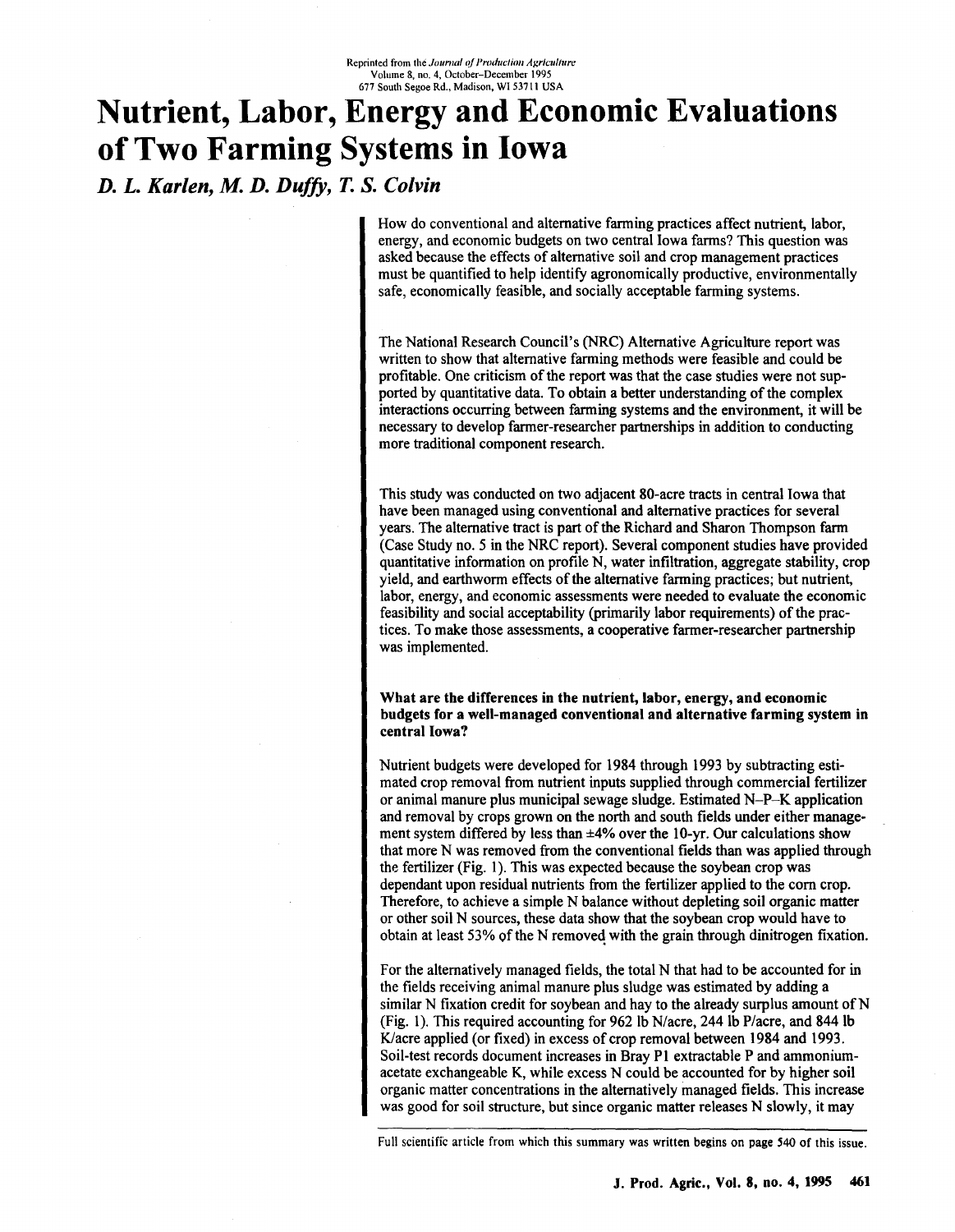create a soil N reserve that is more difficult to manage for crop production than N supplied by inorganic fertilizers.

Field time for the conventional operation averaged 1.06 h/acre per year, while for the alternatively managed fields, it averaged 1.90 h/acre per year. Increased labor was required for the alternative system because (i) more time was required to spread the manure and sludge than to apply commercial fertilizer, (ii) more cultivations were required to avoid the use of herbicides, and (iii) multiple harvests were required to include hay in the 5-yr rotation. This difference may be a factor that will influence a farmer's decision on adopting the alternative farming practices, especially if their operation involves large amounts of land or if they are committed to off-farm employment.

Energy and economic budgets were highly dependent on whether the nutrients in the manure plus municipal sewage sludge were considered as an input cost for the crop or as a disposal cost to be charged against the animal enterprise. When averaged for the two extremes, there was little difference between the farming systems in estimated energy use. Economic assessments for 1989 through 1993, without including government deficiency payments for com, showed that the return to management averaged \$28.97/acre for the conventional operation and \$30/acre for the alternative farming system in central Iowa.

Economic comparisons at less than the whole farm level often assume that the management and labor requirement is essentially the same. For this study, however, the differences are important. The alternative system may have required more management because more crops were included, manure was used instead of commercial fertilizer, and more cultivations were used to avoid using herbicides. The \$28.97 and \$30/acre estimates for "return to management" were computed by subtracting estimates of all costs, including an arbitrary labor charge of \$6/h. With these assumptions, the difference in average economic return per acre for the two farming systems was small. However, by assuming the management requirement for both systems is the same and placing an arbitrary charge of \$10/acre as a management fee, the direct crop labor cost would be \$25.3 7/acre for the conventional system compared with \$31.40/acre for the alternative system. Dividing the hours of direct crop labor for each farming system shows a return that is 44% greater for the conventional system (\$23.82/h vs \$16.53/h).

The assumptions made with regard to computing the economic return for the two systems will undoubtedly reflect personal preferences. Overall, we conclude that both farming systems are sustainable based on the nutrient, labor, energy, and economic budgets. Furthermore, our results demonstrate the effectiveness of developing farmer-researcher partnerships to quantitatively evaluate the effects of alternative farming systems.



Fig. 1. A lO-yr N, P, and Kbalance, witbout including N fixation, for two conventionally managed (Conv.-Nortb and Conv.-South) and two alternatively managed (Alt.-North and Alt.-South) farming systems in central Iowa.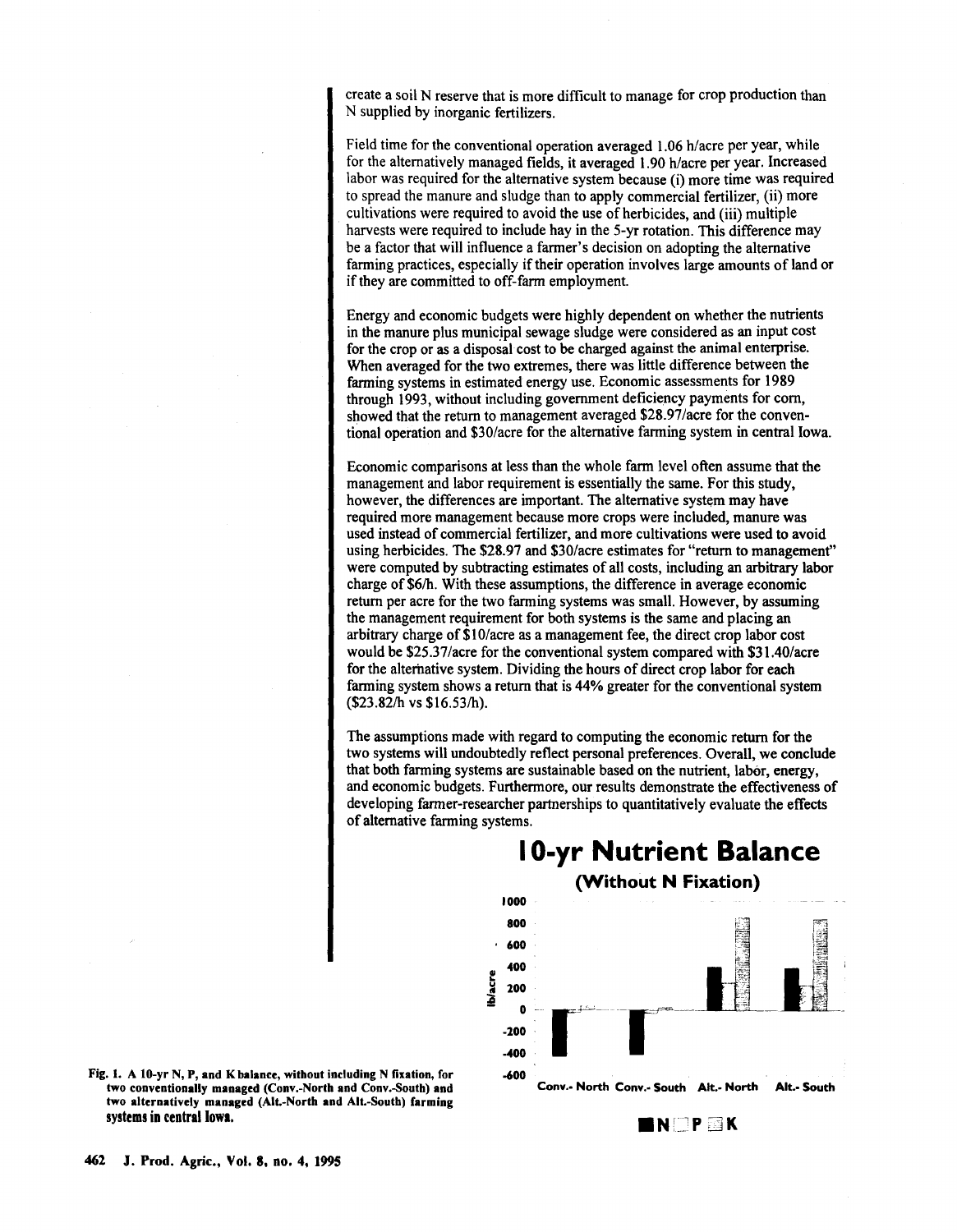# Nutrient, Labor, Energy, and Economic Evaluations of Two Farming Systems in Iowa

D. L. Karlen,\* M. D. Duffy, and T. S. Colvin

Farmer-researcher partnerships are needed to ensure soil and crop management practices are productive, environmentally safe, economically sound, and socially acceptable. We developed a farmer-researcher partnership to compare nutrient, labor, energy, and economic budgets for two "conventional" 40-acre fields where a 2-yr corn *(Zea mays* L.) and soybean *[Glycine max (L.)* Merr.] rotation is used with those for two adjacent fields where a 5-yr corn, soybean, corn, oat *(Avena sativa* L.), and hay rotation is used. Conventional fields received commercial fertilizer and herbicides. Alternative fields received no herbicides and a mixture of animal manure plus municipal sewage sludge as the primary nutrient source. A 10 yr nutrient budget suggests that  $N$ , fixation would have to provide at least 53% of the N removed by soybean grain to prevent depletion ofsoil organic matter or other soil N sources from conventional fields. By assuming similar amounts of N fixation in the alternative fields, we show that 962 Ib N/acre, 244 Ib Placre, and 844 Ib Klacre were applied (or fixed) in excess of crop removal. Soil-test P, K, and organic matter changes reflect these applications. More fieldwork hours per acre per year were required to handle manure, avoid using herbicides, and harvest hay than to use conventional practices. Energy budgets were dependent on whether nutrients in the manure plus municipal sludge were considered as (i) an input cost for the crop, or (ii) a disposal cost that should be charged against an animal enterprise. Economic budgets were dependent on assumptions made regarding how to account for management costs. Overall, developing farmer-researcher partnerships was an effective method for evaluating alternative farming systems.

FARMERS AND RESEARCHERS are continually striving to develop soil, crop, animal, and nutrient management develop soil, crop, animal, and nutrient managemer practices that are productive, environmentally safe, economically sound, and socially acceptable. One method to help ensure these goals are attained is to examine effects of alternative farming systems in situ by forming farmerresearcher partnerships. This approach was used to evaluate effects of organic and conventional farming systems on soil tilth and soil erosion losses in the Palouse area of eastern' Washington state (Reganold, 1988).

Development of farmer-researcher partnerships and systems approaches (Oberle and Keeney, 1991; Alessi et aI., 1994; Oberle, 1994), in conjunction with reductionist approaches (McRae et aI., 1989), will improve our understanding of the complex interactions occurring between farming systems and the environment. Together, reductionist and systems methods can be used to guide development of

Published in J. Prod. Agric. 8:540-546 (1995).

feasible and could be profitable. One criticism of that report was that the case studies were not supported by quantitative data (CAST, 1990). Studies were initiated in 1989 on two adjacent 80-acre tracts in central Iowa that have been managed using either conventional or alternative practices for several years. The

alternative tract is part of the Richard and Sharon Thompson farm (Case Study no. 5 in the NRC report). Both 80-acre tracts are managed as two 40-acre fields (north and south) and have provided a field-research site for quantitative evaluations of profile N (Karlen and Colvin, 1992), water infiltration (Logsdon et aI., 1993), earthworm activity (Berry and Karlen, 1993), water stability of soil aggregates (Jordahl and Karlen, 1993), and crop yield (Steinwand et ai. 1996).

more efficient and sustainable farming operations (Karlen et aI., 1994). These ideas were also expressed in the Alternative Agriculture report (National Research Council, 1989), which showed that alternative farming methods were

The initial studies provided important and previously unavailable information for comparing environmental and agronomic impacts of the alternative farming practices; but nutrient, labor, energy, and economic assessments were needed to evaluate the economic feasibility and social acceptability (primarily labor requirements) for the two farming systems. For those assessments, a substantial amount of information was needed from each of the cooperators. This required us to establish and implement a farmer-researcher partnership to quantitatively evaluate the effects of alternative farming practices.

#### METHODS AND MATERIALS

This study was conducted using measured and farmersupplied information from four adjacent 40-acre fields in Boone County, Iowa. Cropping sequences used during the past 10 yr are summarized in Table I. Conventional practices consist of a 2-yr com and soybean rotation that has been followed since 1957. Prior to initiating the study (1932 through 1979), tillage consisted of moldboard plowing, disking, and harrowing for seedbed preparation. Hog manure was applied to the com crop as a nutrient source. Based on experience and an occasional soil-test, an additional 0-18-33 (N-P-K) Ib/acre of commercial fertilizer was applied every other year. Similarly, from 1960 through 1981, an additional 100 Ib N/acre, generally as anhydrous ammonia, was also applied to the com crop. Since 1981, the farm has been part of a custom-farming operation, soil tests were made approximately every 5 yr, and tillage practices included chisel plowing to incorporate com stover and two passes with a field cultivator to apply herbicides and prepare the seedbed. Soybean stover was generally not incorporated until the foIlowing spring when a field cultivator was used to incorporate herbicide and

D.L. Karlen and T.S. Colvin, USDA-ARS Natl. Soil Tilth Lab, 2150 Pammel Dr., Ames, IA 50011; M.D. Duffy, Leopold Cent. for Sustainable Agric., Iowa State Univ., Ames, IA. Received 15 Mar. 1994. \*Corresponding author.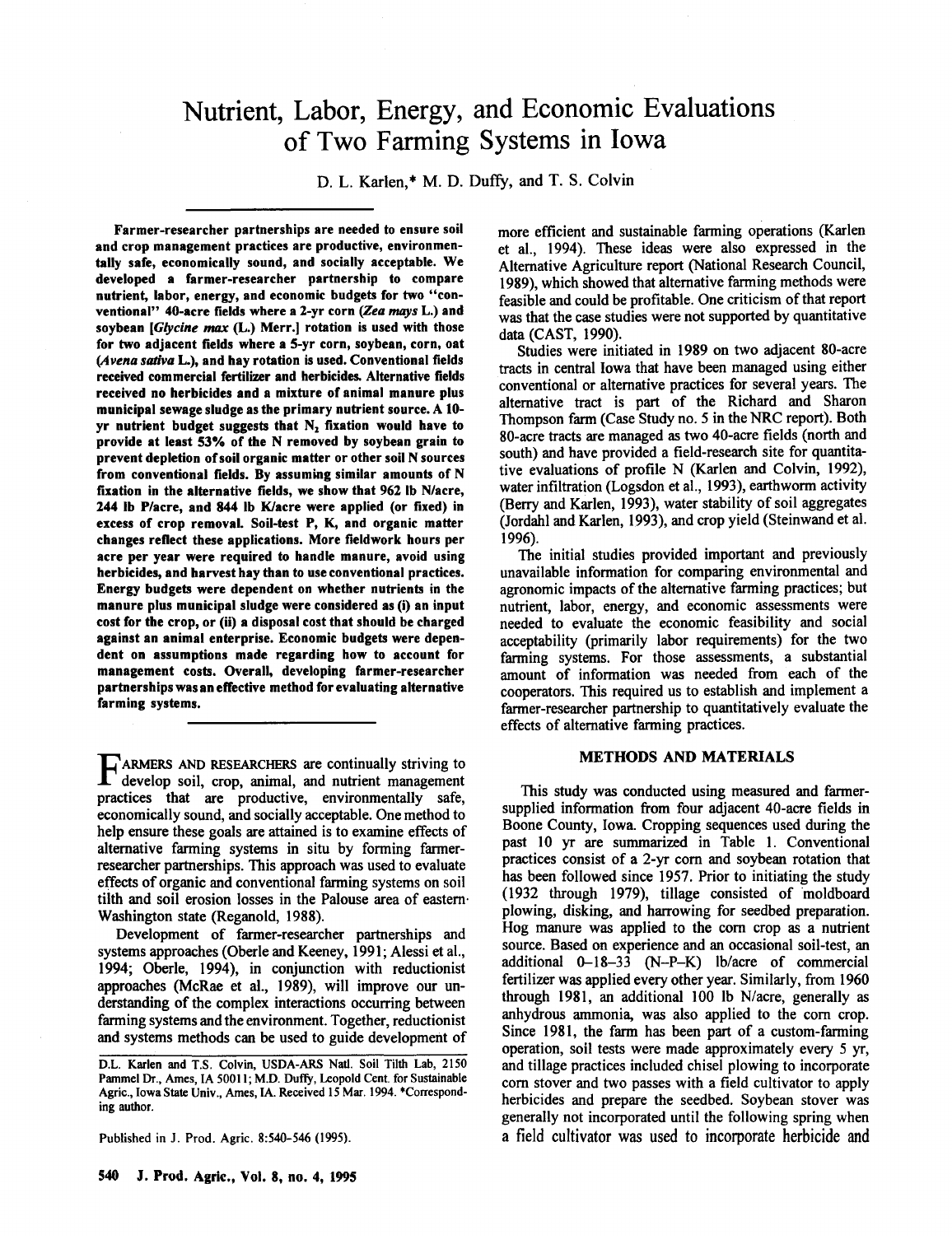Table 1. Ten year cropping history on four 40-acre fields in central Iowa managed with conventional or alternative farming practices.

| Crop<br>vear | Conventional |         | Alternative |         |  |
|--------------|--------------|---------|-------------|---------|--|
|              | North        | South   | North       | South   |  |
| 1984         | Corn         | Soybean | Oats        | Corn    |  |
| 1985         | Soybean      | Corn    | Hav         | Oats    |  |
| 1986         | Corn         | Soybean | Corn        | Hay     |  |
| 1987         | Soybean      | Corn    | Soybean     | Corn    |  |
| 1988         | Corn         | Soybean | Corn        | Soybean |  |
| 1989         | Soybean      | Corn    | Oats        | Corn    |  |
| 1990         | Corn         | Soybean | Hay         | Oats    |  |
| 1991         | Soybean      | Corn    | Corn        | Hay     |  |
| 1992         | Corn         | Soybean | Soybean     | Corn    |  |
| 1993         | Soybean      | Corn    | Corn        | Soybean |  |

broadcast P and K fertilizer. Based on experience, soil-test values, and local recommendations, inorganic fertilizer rates applied to the com crops have averaged 130-80-100 (N-P-K) Ib/acre since 1981. No additional fertilizer was applied for the soybean crop.

The alternative farming practices that have been followed since 1967 were described in detail (Karlen and Colvin, 1992; Logsdon et aI., 1993), but can be summarized. as follows. A 5-yr, corn, soybean, corn, oat and hay rotation is used on each field. From 1967 through 1984 no commercial fertilizer was applied. Nutrients were provided to the row crops during the first 3 yr of each rotation by applying 20 tons/yr of swine and beef manure. Municipal sewage sludge from Boone, Iowa, has been mixed with the manure since 1984. The manure and sludge mixture was incorporated during a ridge-till planting operation within 48 h after application. Some K fertilizer has been applied to the oat and hay crops, and small amounts of starter N have occasionally been used for the com since 1988. Nutrient application rates from the manure and sludge were based on application rates and lab analyses provided by our cooperator, who had submitted replicated samples to a commercial lab for several years (Rodale Institute, 1990). Inorganic fertilizer application amounts were also provided by our cooperators from their farm records. This information was used to calculate nutrient inputs for 1984 through 1993 for each farming system (Table 2).

Crop yields were measured for 5 yr in the two south fields and for 4 yr in the north fields. For row crops, a modified commercial combine (Colvin, 1990) was used to measure grain yield for  $240$  ( $\pm 20$ ) plots along eight transects within each field. Individual plots were 40 to 50 feet long and three to four rows wide depending on row spacing. Com and soybean stover were not harvested. Yields for the oat and hay crops were estimated by hand-harvesting 16 to 28, I 550-sq-in. samples. Oats were dried and threshed before calculating yields at 11% water content. Average crop yield for each 40-acre field was computed using the individual measurements. The calculated values were within  $8(\pm 3)\%$  of the yields obtained from our cooperators' sales receipts and weight records. This agreement enabled us to expand our crop yield database to 10 yr (Table 3) by using farmer-supplied estimates for 1983 through 1988. The larger database enabled us to evaluate crop yield for the alternative

Table 2. Ten year N-P-K application history for four 4O-acre fields in central Iowa managed conventionally with commercial fertilizer or alternatively with manure-municipal sludge as the primary nutrient source.

|                  |                                          | Conventional                             | Alternative                                     |                                    |  |  |
|------------------|------------------------------------------|------------------------------------------|-------------------------------------------------|------------------------------------|--|--|
| Crop<br>year     | North                                    | South                                    | North                                           | South                              |  |  |
|                  |                                          |                                          | Seasonal nutrient applications (N-P-K), lb/acre |                                    |  |  |
| 1984             | 130-35-82                                |                                          | $0 - 0 - 98$                                    | $263 - 75 - 164$                   |  |  |
| 1985             |                                          | 130-35-82                                | $0 - 0 - 98$                                    | $0 - 0 - 98$                       |  |  |
| 1986             | $130 - 35 - 82$                          |                                          | $263 - 75 - 164$<br>$+0-0-57$                   | $0 - 0 - 98$                       |  |  |
| 1987             | ۰.                                       | 130-35-82                                | $263 - 75 - 164$<br>$+0-0-49$                   | $263 - 75 - 164$<br>$+0-0-57$      |  |  |
| 1988             | $130 - 35 - 82$                          |                                          | 263-75-164<br>$+0-0-57$                         | $263 - 75 - 164$<br>$+0-0-49$      |  |  |
| 1989             |                                          | $120 - 0 - 0$<br>$+31-35-82$             | $0 - 0 - 98$                                    | 263-75-164<br>$+0 - 0 - 57$        |  |  |
| 1990             | $140 - 0 - 0$<br>$+26-29-0$<br>$+0-0-90$ |                                          | $0 - 0 - 98$                                    | $0 - 0 - 98$                       |  |  |
| 1991             |                                          | $148 - 0 - 0$<br>$+31 - 35 - 100$        | $263 - 75 - 164$                                | $0 - 0 - 98$                       |  |  |
| 1992             | $138 - 0 - 0$<br>$+29-33-0$<br>$+0-0-90$ |                                          | $263 - 75 - 164$                                | $263 - 75 - 164$<br>$+50 - 7 - 62$ |  |  |
| 1993             |                                          | $130 - 0 - 0$<br>$+27-30-0$<br>$+0-0-87$ | 263-75-164<br>$+26 - 8 - 28$<br>$+55-0-0$       | 263-75-164                         |  |  |
| $10-yr$<br>total | 723-167-426                              | $747 - 171 - 415$                        | 1659-456-1570                                   | 1628-455-1579                      |  |  |

 $t$  The 263-75-164 (N-P-K) rates are estimated nutrient applications from animal manure plus municipal sludge. These are based on application rates and laboratory analyses provided by our cooperator (Rodale Institute, 1990).

rotation for two 5-yr cycles and for five 2-yr cycles for the conventional rotation. Labor, energy, and economic records were not available for 1983 to 1988, so those factors were evaluated for only the years when research data were being collected (1989 to 1993).

Nitrogen concentrations in com grain samples, collected from both farms in 1992, were measured by using dry combustion techniques with a Carlo Erba<sup>l</sup> NCS 1500 analyzer. Nutrient concentrations in hay samples from both 1990 and 1991 were determined by having samples analyzed in a commercial lab. Nutrient concentrations for soybean and oat were estimated from information presented by Tisdale et ai. (1993, Table 12.1). The N, P, and K concentrations in Table 4 and crop yield data (Table 3) were used to calculate the nutrient removal presented in Table 5. Nutrient application and crop removal data were then used to compute lO-yr nutrient budgets for all four fields.

Information on seed, pesticide, and nutrient inputs, as well as the specific farming operations performed on the four fields from 1989 through 1993, were provided by the cooperators. This information, with the assumptions outlined in Table 6, was used to compute 5-yr labor, energy (Table 7), and economic (Table 8) budgets for the two farming systems. Energy use was computed as a sum of the equivalent gallons of diesel fuel attributed to the fertilizer and pesticides applied, machinery used, and drying costs for the conventional farming practices. Energy costs for manufacture of pesticides and fertilizers were included, but not for manufacture of the equipment. Therefore, for each Ib of N, P, and K, respectively, energy charges equivalent to 0.24, 0.13, and 0.044 gal of diesel fuel were assessed. Labor charges for delivery and handling were built into the

<sup>I</sup> Mention of trademark, proprietary product, or vendor does not constitute a guarantee or warranty of the product by the USDA or Iowa State University and does not imply its approval to the exclusion of the other products or. vendors that may also be suitable.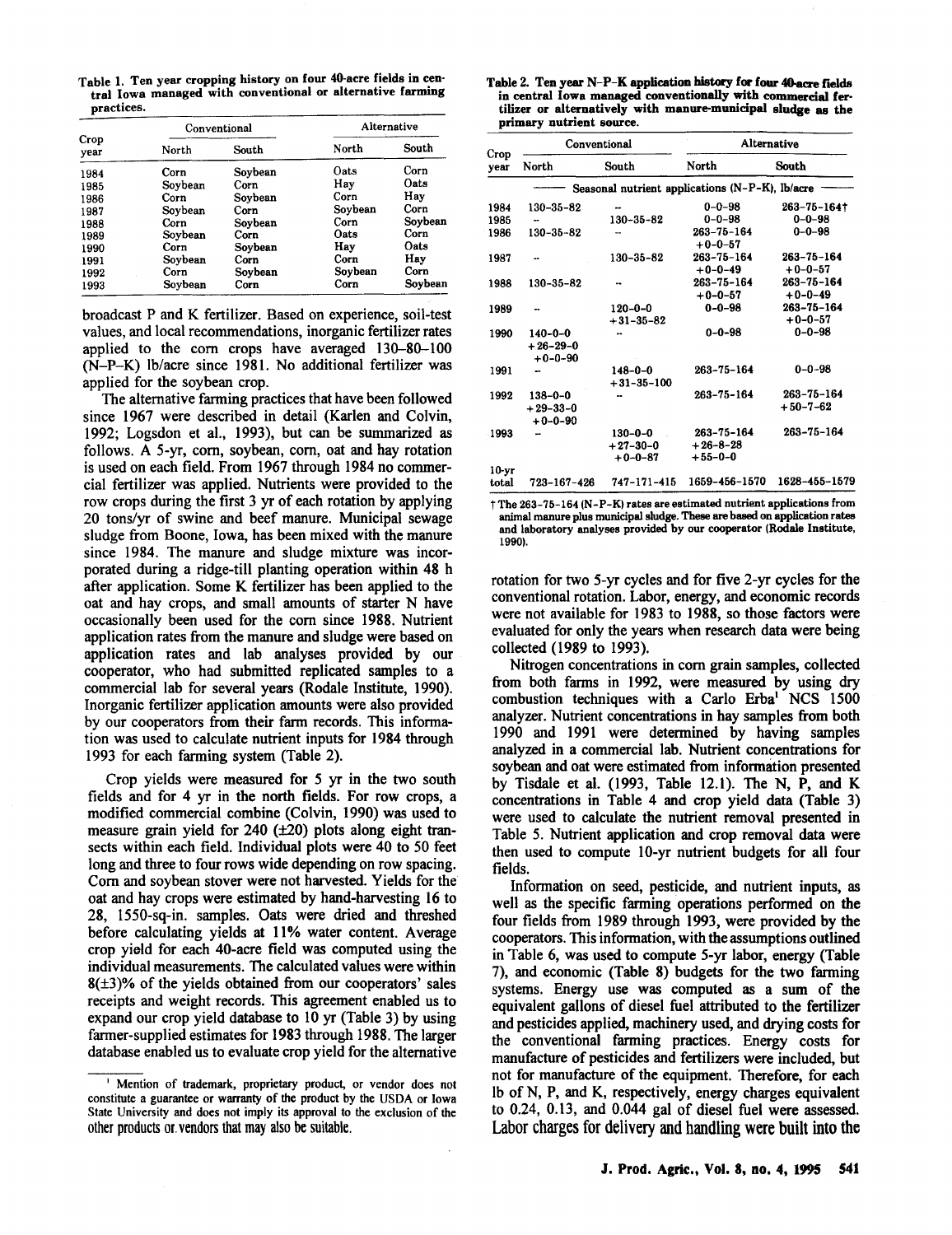Table 3. Ten-year crop yield history for two 40-acre fields in central lowa managed with commercial fertilizer and two 40-acre fields receiving manure-municipal sludge as the primary nutrient source.<sup>†</sup>

| Year |               | Conventional |        | Alternative |                |  |
|------|---------------|--------------|--------|-------------|----------------|--|
|      | North         | South        | North  |             | South          |  |
|      |               |              |        |             |                |  |
| 1984 | (corn) 6 867  | $(sov)$ 1957 | (oats) | 3 1 4 0 1   | 4940<br>(corn) |  |
| 1985 | (soy) 2351    | (corn) 8606  | (hay)  | 99901       | 4060<br>(oats) |  |
| 1986 | (corn) 8 350  | loor 2580    | (corn) | 6646        | 9990‡<br>(hay) |  |
| 1987 | (sov) 3053    | (corn) 6 705 | (sov)  | 3 1 5 0     | 7190<br>(corn) |  |
| 1988 | (corn) 5 976  | $(soy)$ 1946 | (corn) | 6540        | 2515<br>(sov)  |  |
| 1989 | (sov) 2550    | (corn) 8 245 | (oats) | 4 345       | 7780<br>(corn) |  |
| 1990 | (corn) 6 875  | $(sov)$ 2515 | (hav)  | 10540       | 2780<br>(oats) |  |
| 1991 | (sov) 2640    | (corn) 8 340 | (corn) | 6040        | 11820<br>(hay) |  |
| 1992 | (corn) 9 605  | (soy) 2745   | (sov)  | 3 1 5 0     | 9680<br>(corn) |  |
| 1993 | 1407<br>(sov) | (corn) 4 533 | (corn) | 3 200       | 2145<br>(soy)  |  |

t Moisture content of corn. soybean. and oats are reported at 15.5. 13.0. and 11.0%. respectively. Hay yield is expressed as dry matter per acre.

t Estimated yield based on the weighted distribution of soil map units across the field and productivity estimates for each soil (Steinwand et al.. 1996).

estimates of variable costs. Machinery costs were taken from Iowa State University Extension Publication No. 1712 (Iowa State Uuniversity, 1992).

#### RESULTS AND DISCUSSION

#### Nutrient Budgets

Ten-year (1984 through 1993) total nutrient applications averaged 735, 169, and 421 lb/acre N, P, and K, respectively (Table 2) for the two 40-acre, conventionally managed fields. Total applications averaged 1644, 456, and 1574 Ib acre, respectively, for the two 40-acre alternatively managed fields. The total application for all three macronutrients was much higher with the alternative system because manure and sewage sludge were applied to the two com and one soybean crops during the first 3 yr of each 5-yr cycle. When expressed as a percentage of the total amount applied for each macronutrient, this organic material provided 96% of the N, 98% of the P, and 63% of the K required for crop production. These nutrients may have been less available than from commercial fertilizer, but for a simple massbalance budget we chose to examine total inputs and outputs rather than to estimate seasonal availability.

Estimated nutrient removal by com and soybean grain, produced on conventionally managed fields over the 10-yr from 1984 through 1993 (Table 5), averaged 1152, 198, and 390 Ib/acre N, P, and K, respectively. The com and soybean stover was not harvested, therefore nutrients contained in those plant parts were assumed to be recycled. Nutrients removed by the com, soybean, oat and hay crops during the 5-yr rotation on alternatively managed fields averaged 1254, 481, and 891 Ib/acre, respectively. Nutrient application and removal by crops from each of the two 40-acre fields under each management system differed by less than  $\pm 2\%$  over the 10 yr, except for P removal, which differed by  $\pm 4\%$  in the two alternatively managed fields (Table 5). Because of these small differences, nutrient input and removal amounts were averaged for the two fields in each management system to develop the nutrient budgets.

The 10-yr nutrient mass balance shows a deficit of 417 Ib NJacre and a deficit of 29 lb P/acre for the conventional

#### Table 4. Nutrient concentrations used to estimate crop removal from farms using conventional and alternative management practices in central Iowa.

| Crop      | N     | p             | ĸ                 |
|-----------|-------|---------------|-------------------|
|           |       | %             |                   |
| Corn      | 1.10† | 0.40          | 0.50              |
| Soybean   | 7.66  | 0.60          | 2.20              |
| Oats      | 1.86+ | 0.40          | 0.60              |
| Mixed hay | 2.501 | $0.31\dagger$ | 2.26 <sup>†</sup> |

t Measured values for samples collected from both farming systems in 1992 (corn) or the alternative farming system for oats (1991) and hay (1990 and 1992). The P and K velues for corn and oats and N. P. and K values for soybean were estimated using values in Table 12.1 from Tisdale et al. (1993).

Table 5. Ten year N-P-K removal history for four 40-acre fields in central Iowa managed with commercial fertilizer or manuremunicipal sludge as the primary nutrient source.<sup>†</sup>

|         |                 | Conventional    | Alternative       |                  |  |
|---------|-----------------|-----------------|-------------------|------------------|--|
| Year    | North 40        | South 40        | North 40          | South 40         |  |
|         |                 |                 | $lb/acre (N-P-K)$ |                  |  |
| 1984    | $64 - 24 - 29$  | $130 - 11 - 38$ | $52 - 11 - 16$    | $46 - 17 - 21$   |  |
| 1985    | 157-12-45       | $80 - 30 - 36$  | 250-32-226        | $67 - 15 - 21$   |  |
| 1986    | 78-29-35        | $172 - 15 - 49$ | $62 - 23 - 28$    | 250-32-226       |  |
| 1987    | $203 - 16 - 58$ | $62 - 23 - 28$  | $210 - 17 - 61$   | $67 - 25 - 30$   |  |
| 1988    | $56 - 21 - 25$  | $130 - 11 - 37$ | $61 - 22 - 28$    | $168 - 13 - 48$  |  |
| 1989    | $170 - 14 - 49$ | $107 - 40 - 48$ | $72 - 16 - 23$    | 72-27-33         |  |
| 1990    | $64 - 24 - 29$  | $168 - 13 - 48$ | $264 - 33 - 238$  | $46 - 10 - 15$   |  |
| 1991    | $176 - 14 - 61$ | $78 - 29 - 35$  | $56 - 21 - 25$    | $296 - 37 - 267$ |  |
| 1992    | $89 - 33 - 40$  | $183 - 15 - 53$ | $210 - 17 - 61$   | $89 - 33 - 41$   |  |
| 1993    | $94 - 8 - 27$   | $42 - 16 - 19$  | $28 - 11 - 13$    | $143 - 11 - 41$  |  |
| $10-vr$ |                 |                 |                   |                  |  |
| total   | 1151-194-393    | 1152-202-396    | 1265-202-727      | 1244-221-752     |  |

t Nutrient removal based on dry matter for corn. soybean. oat and hay and nutrient concentrations presented in Table 4.

system. There was a slight surplus of 31 1b K/acre for this system. The alternative system received N, P, and K applications that exceeded crop removal by an average of 490, 244, and 844 Ib/acre, respectively. Excess P applications associated with the manure (and municipal sludge since 1984) increased Bray PI soil-test values from 19 Ib/acre in 1967 to 132 Ib/acre in 1989 (Rodale Institute, 1990). Exchangeable K levels increased from 211 lb/acre to 400 Ib/acre during the same 22 yr.

A simple nutrient application minus grain removal mass balance for N does not account for all inputs or losses, because in addition to using residual nutrients from the fertilizer applied to each com crop, soybean obtains additional N through symbiotic fixation. The exact amount of N<sub>2</sub> fixation by soybean in a 2-yr rotation with corn on Midwestern soils is variable and may be as low as 40%, with the remaining 60% being taken up from the soil (Heichel, 1987). To estimate the minimum amount of fixation required to prevent mining of N from the soil organic matter, the 417 Ib N/acre deficit for the two conventionally managed fields was divided by the amount of N used (791 Ib/acre), which was the average amount removed by soybean grain (Table 5). This calculation indicates that soybean grown in conventionally managed fields had to obtain at least  $53\%$  of its N through N<sub>2</sub> fixation to prevent loss of the soil organic matter or depletion of other soil nitrogen pools.

This simple nutrient budget assumes no net N loss for either farming system through denitrification, volatilization, or leaching to or below the tile drainage lines. Denitrifica-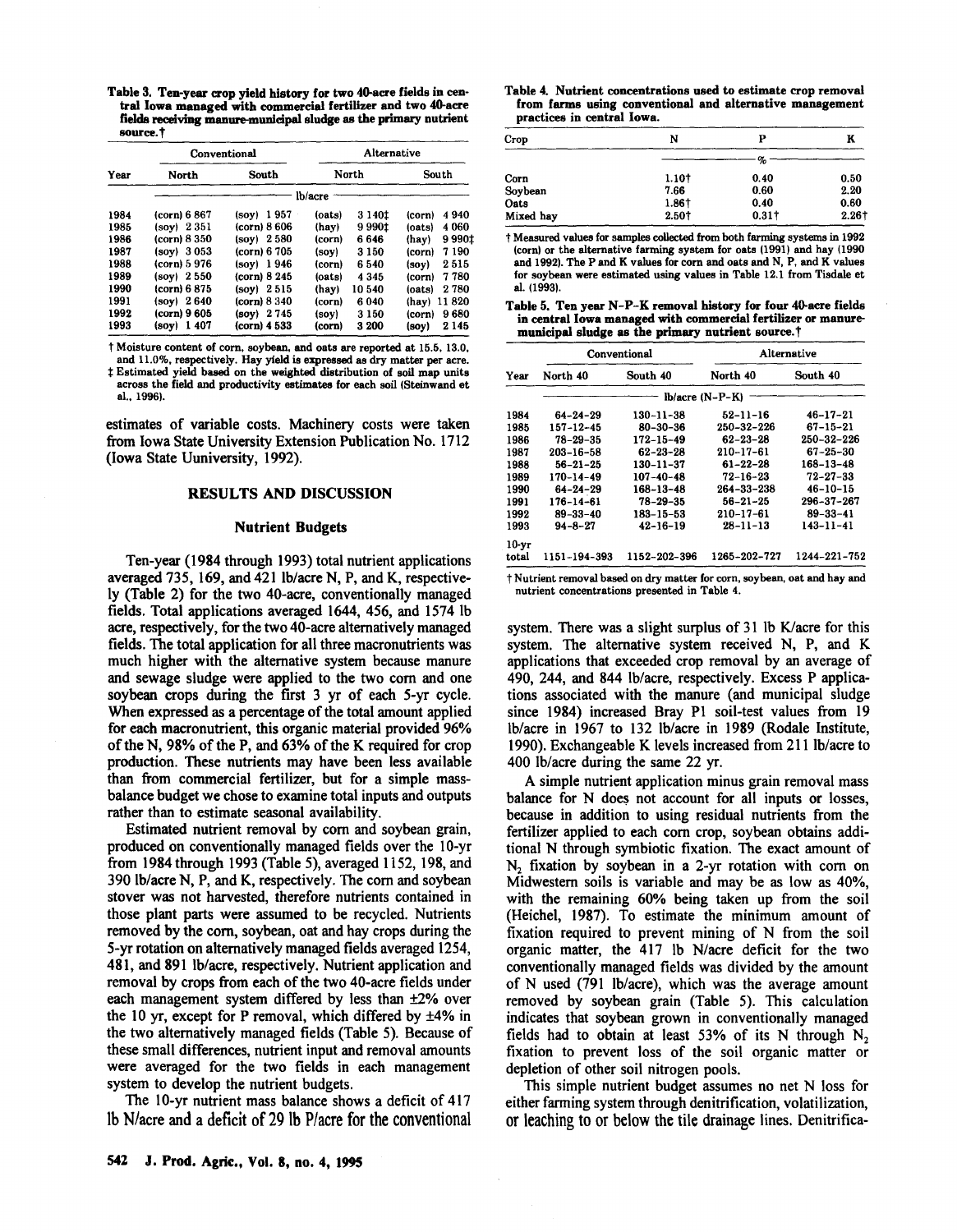Table 6. Assumptions used while computing five-year energy, labor, and economic budgets for a conventional and alternative farming system in central Iowa.

| Parameter                                 | Assumption                                                                                                                                                                                                                                                                                                                                                                                                                                  |  |  |  |  |
|-------------------------------------------|---------------------------------------------------------------------------------------------------------------------------------------------------------------------------------------------------------------------------------------------------------------------------------------------------------------------------------------------------------------------------------------------------------------------------------------------|--|--|--|--|
| Chemical prices                           | Yearly average prices were used if available. If<br>not, the prices supplied by the cooperators were<br>used.                                                                                                                                                                                                                                                                                                                               |  |  |  |  |
| Seed costs                                | Prices used were those supplied by cooperating<br>farmers.                                                                                                                                                                                                                                                                                                                                                                                  |  |  |  |  |
| Interest and<br>miscellaneous<br>expenses | None were used for either farming system.                                                                                                                                                                                                                                                                                                                                                                                                   |  |  |  |  |
| Land charge                               | Cash rent equivalent for both farms was taken<br>from ISU Extension Publication no. 1712 (ISU,<br>1992).                                                                                                                                                                                                                                                                                                                                    |  |  |  |  |
| Crop prices                               | Yearly average prices were used for 1989 through<br>1992. The 1992 prices were used for 1993.                                                                                                                                                                                                                                                                                                                                               |  |  |  |  |
| Labor charges                             | Labor charge for delivery and handling of grain<br>were included in the variable costs.                                                                                                                                                                                                                                                                                                                                                     |  |  |  |  |
| Manure nutrients                          | The value of the nutrients contained in the ma-<br>nure was charged at commercial fertilizer rates<br>as provided by ISU Extension Publication no.<br>1712 (ISU, 1992).                                                                                                                                                                                                                                                                     |  |  |  |  |
| Manure spreading                          | Spreading was charged at 2.42 loads/acre, assum-<br>ing an 8.25 ton spreader and a 20 ton/acre ap-<br>plication rate.                                                                                                                                                                                                                                                                                                                       |  |  |  |  |
| Machinery costs                           | Preharvest and harvest machinery costs were<br>taken from the ISU Extension Publication no.<br>1712 (ISU, 1992).                                                                                                                                                                                                                                                                                                                            |  |  |  |  |
| Corn harvesting<br>charges                | Rates for the alternative system were those as-<br>sociated with picking ear corn. A shelling<br>charge was added, but drying was not charged<br>since the crop was air-dried. Rates for the con-<br>ventional system were those for combining the<br>corn. Drying charges were based on grain<br>moisture at harvest with fuel charges for liquid<br>propane taken for each year from ISU Exten-<br>sion Publication no. 1712 (ISU, 1992). |  |  |  |  |
| Equipment charges                         | Charges for cost of production and energy sum-<br>maries on the alternative system included using<br>sweeps on the planter and disk-hillers on the<br>cultivator.                                                                                                                                                                                                                                                                           |  |  |  |  |

tion and volatilization have not been measured at these field sites. We considered estimating drainage losses, but concluded it was not possible because the exact origin and drainage patterns of tile drainage lines are no longer known. However, analyses of soil cores collected into the unoxidized glacial till, which is located approximately 14.5 ft below the soil surface, did not show major differences in profile N concentrations for the two farming systems (Karlen and Colvin, 1992). If N losses through these or other processes were significant, our approach would suggest that the amount of N that must be supplied by fixation would have to be higher or that soil organic matter levels would decrease. Soil C concentrations were measured in 1989 and 1990 (Berry and Karlen, 1993), but samples from the early 1980s were not available to determine if soil organic matter concentrations in conventionally managed fields were decreasing.

We assume that, in addition to the excess N applied with the manute and municipal sludge, some N was also added through fixation by the soybean and hay crops grown in the alternatively managed fields. Symbiotic  $N_2$  fixation is generally reduced by high levels of available soil N, but nitrate- and ammonium-N concentrations for both farming systems were quite similar (Karlen and Colvin, 1992), therefore, we credited the soybean and hay crops in the alternatively managed fields with the same rate (i.e., 53%) of fixation as was required to balance N removal by soybean in the conventionally managed fields. This approach suggests that the two 40-acre alternatively managed

#### Table 7. Energy summaries for two conventionally managed and two alternatively managed fields in central Iowa from 1989 through 1993.

|              |              |       | Alternative |                               |                            |       |  |
|--------------|--------------|-------|-------------|-------------------------------|----------------------------|-------|--|
|              | Conventional |       |             | Without charges<br>for manure | With charges<br>for manure |       |  |
| Parameter    | North        | South | North       | South                         | North                      | South |  |
|              | KBtu/year    |       |             |                               |                            |       |  |
| Fertilizer   | 2846         | 4459  | 1362        | 797                           | 9035                       | 8471  |  |
| Chemicals    | 241          | 315   | 0           | 0                             | Ω                          | O     |  |
| Machinery    | 718          | 675   | 661         | 734                           | 661                        | 734   |  |
| Drying grain | 326          | 220   | 0           | 0                             | 0                          | 0     |  |
| Total        | 4130         | 5670  | 2023        | 1532                          | 9696                       | 9205  |  |

| Table 8. Economic summaries for two conventionally managed and |  |  |  |  |
|----------------------------------------------------------------|--|--|--|--|
| two alternatively managed fields in central Iowa from 1989     |  |  |  |  |
| through 1993.                                                  |  |  |  |  |

|                         |              |        | <b>Alternative</b>            |        |                            |        |  |
|-------------------------|--------------|--------|-------------------------------|--------|----------------------------|--------|--|
|                         | Conventional |        | Without charges<br>for manure |        | With charges<br>for manure |        |  |
| Parameter               | North        | South  | North                         | South  | North                      | South  |  |
|                         |              |        | \$/acre per year              |        |                            |        |  |
| Machinery-              |              |        |                               |        |                            |        |  |
| fixed cost              | 21.18        | 19.00  | 20.70                         | 18.08  | 20.70                      | 18.08  |  |
| variable cost           | 9.71         | 8.87   | 9.65                          | 7.65   | 9.65                       | 7.65   |  |
| Seed                    | 19.05        | 22.52  | 19.74                         | 18.31  | 19.74                      | 18.31  |  |
| Chemical                | 15.65        | 20.15  | 0.00                          | 0.00   | 0.00                       | 0.00   |  |
| Cover crop              | 0.00         | 0.00   | 0.72                          | 0.72   | 0.72                       | 0.72   |  |
| Manure                  | 0.00         | 0.00   | 0.00                          | 0.00   | 61.64                      | 67.20  |  |
| Fertilizer              | 19.46        | 27.88  | 20.70                         | 15.76  | 20.70                      | 15.76  |  |
| Labor @ \$6/h           | 6.32         | 6.47   | 11.21                         | 11.57  | 11.21                      | 11.57  |  |
| Land                    | 108.00       | 108.00 | 108.00                        | 108.00 | 108.00                     | 108.00 |  |
| Expenses/acre           | 232.49       | 245.54 | 228.36                        | 224.67 | 290.00                     | 291.87 |  |
| Return to<br>management | 32.84        | 25.11  | 46.78                         | 77.62  | (14.84)                    | 10.42  |  |

fields had an average excess application credit of 472 Ib N/acre from fixation plus 490 Ib N/acre from manure and sludge or a total of 962 Ib N/acre during the 10 yr.

Soil profile nitrate- and ammonium-N concentrations suggested there was essentially no difference in the potential water quality impact attributable to the two farming systems (Karlen and Colvin, 1992). Therefore, some mechanism for accounting for the excess N application must be proposed. We suggest that this can be done with the total C (Berry and Karlen, 1993) or total N measurements (Karlen and Colvin, 1992) that were reported previously for this experimental site.

Berry and Karlen (1993) reported a significantly higher total C content in the top 4 in. of the southern, alternatively managed field than in the southern conventionally managed field. Assuming a bulk density of 1.3 g/cu cm for this soil depth (Jordahl, 1991) and a 10:1 C:N ratio in the organic matter, the measured difference in total C content would account for approximately 854 Ib N/acre. Similarly, using the significant differences in total N concentrations in the top 18 in. that were reported by Karlen and Colvin (1992), it is possible to account for 1695 Ib N/acre by using typical (T.E. Fenton, 1994, personal communication) bulk density values of 1.3 g/cu cm for the 0- to 4-in. depth, 1.4 g/cu cm for the 4- to 8-in. depth,  $1.5$  g/cu cm for the 8- to 12-in. depth, and 1.5 g/cu cm for the 12- to 18-in. depth. These calculations show that using significant differences in either total soil C or N can account for all of the N applied in excess of crop removal, assuming that total soil C and N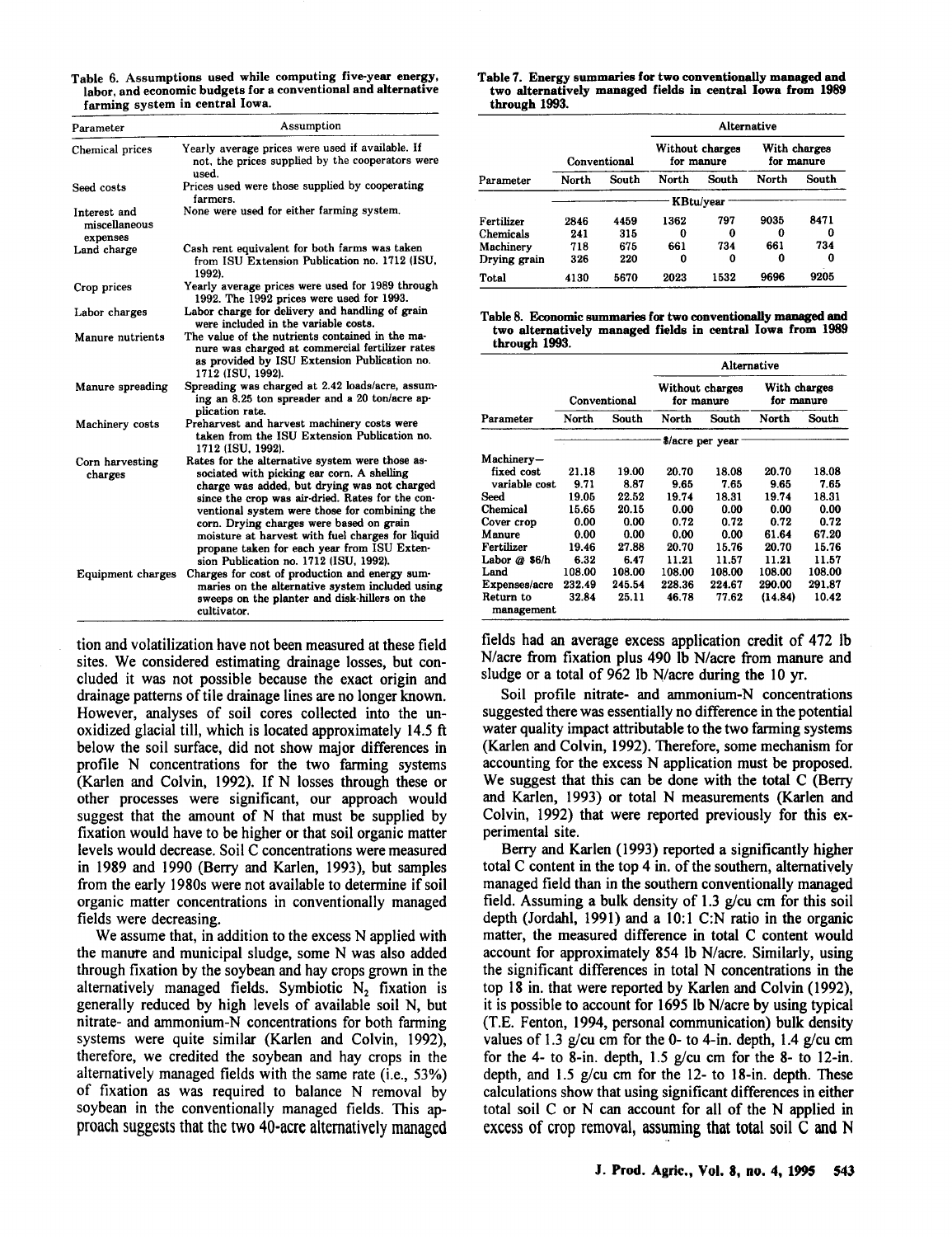remained relatively constant in the conventional fields. The increase in soil organic matter is good with respect to soil structure, but it may create a less manageable N pool. However, based on previous studies (Karlen and Colvin, 1992) the two farming systems do not differ in their risk for groundwater contamination.

#### Labor Budgets

The labor required as a result of using either of these farming systems was compared by making a series of assumptions (Table 6) and then calculating the number of fieldwork hours (Williams and Ayers, 1976) that were required for each acre farmed. Fieldwork hours do not account for travel time to and from the homestead or other management activities.

Average fieldwork hours for the conventional system for 1989 through 1993 were 1.05 and 1.08 h/acre per year for the north and south 40-acre fields. For the alternative system, fieldwork hours during this period averaged 1.87 and 1.93 h/acre per year for the north and south fields, respectively. Increased labor was required for the alternative system because (i) more time was required to spread the manure and sludge than to apply commercial fertilizer, (ii) more cultivations were required to avoid the use of herbicides, and (iii) multiple harvests were required to include hay in the 5-yr rotation.

#### Energy and Economic Budgets

Energy and economic budgets for the alternative farming system were computed two different ways to account for use of the manure and municipal sludge mixture as the primary nutrient source. Calculations were made with (+) and without  $(-)$  manure nutrient charges. For the  $(-)$ manure calculations, the crop production portion of the diversified operation was not charged for the nutrient benefits of the manure and sludge. This approach assumes that the entire nutrient value would be charged to the animal enterprise and municipality because of the need to dispose of the manure and sludge as a waste. For the  $(+)$ manure calculations, the crop production enterprise was charged for the total nutrient value of the manure plus sludge. For a whole farm economic analysis (which was not done), nutrient values associated with animal manures (plus municipal sludge for this farm) should be charged an amount that would reflect the cost difference between using the material as a fertilizer resource and disposing of it as a waste. This case study included only two farms, so we chose to provide the extremes rather than to impose an arbitrary distribution of costs associated with crop production for the two farming systems.

Differences in how com grain was handled were thought to introduce some inequality into our energy and economic comparisons (Tables 7 and 8) because fuel costs for drying the grain were charged against the conventional farming operation while nothing was charged for crib drying on the alternative farm (Table 6). The fuel cost charged was the normal amount required to reduce the grain moisture content from the measured harvest value to 15.5% for storage and marketing (Iowa State University, 1992). This

survey also lists an average charge of \$O.OI/bu per month for ear com storage. The storage period generally lasts until April, thus increasing costs incurred by the alternative farming operation by \$0.06/bu. This storage cost, however, is more than offset by the normal price rise following harvest. Central Iowa com prices increased an average of 7.4% from October to April for the 12 crops between 1980-1981 and 1991-1992. Assuming a base price of \$2.15/bu, this indicates there would have been a \$0.15/bu increase in price to offset a \$0.06/bu cost. Assuming the conventional operation stored the com until April, there would be an additional \$0.03/bu charge for drying and shrinkage, plus a \$0.02/bu per month storage fee (Iowa State University, 1992). The conventional operation would thus break even.

#### Energy Budgets

Five-year average energy budgets, based on the assumptions outlined for the two farming systems in Table 6 and data collected for the 5-yr period (1989 to 1993), are presented in Table 7. The energy requirements for individual years ranged from 768 to 9568 KBtu and from 963 to 9292 KBtu for the conventionally managed north and south fields, respectively (data not presented). The difference in average values for the two fields (Table 7) occurred because two com crops were grown on the north field and three were grown on the south field during the past 5 yr. For the  $(-)$  manure calculations, yearly energy costs for the 5-yr rotation ranged from 552 to 3816 KBtu and from 601 to 3063 KBtu for the alternatively managed north and south fields, respectively (data not presented). With energy charges (+ manure), yearly values ranged from 1245 to 16605 KBtu and from 1409 to 15852 KBtu for the north and south fields, respectively (data not presented).

The 5-yr average energy budgets (Table 7) show that without charging for the energy associated with the manure nutrients, the alternative farming system required approximately half the energy required for the conventional system. If energy costs for the nutrients were included, however, the alternative system used twice as much energy for crop production as the conventional system. We assume the actual energy cost for crop production with the alternative system will lie somewhere between the two extremes of charging or not charging for the nutrients provided by the manure and sludge. To validate that assumption, additional information about the animal production enterprise would be required, and a whole farm economic analysis would have to be calculated. That was beyond the scope of this study, so no effort was made to obtain the additional information from our cooperator.

#### Economic Budgets

Five-year average economic budgets based on assumptions outlined for the two farming systems in Table 6 are presented in Table 8. Yearly returns to management for the 2-yr conventional com and soybean rotation ranged from -\$67.53 for soybean in 1993 to \$98.93 for com in 1992 in the north field and from  $-$ \$93.47 for corn in 1993 to \$91.62 for com in 1989 in the south field (data for remaining years not presented). The high financial losses in 1993 were caused by very low average yields in all of the 40 acre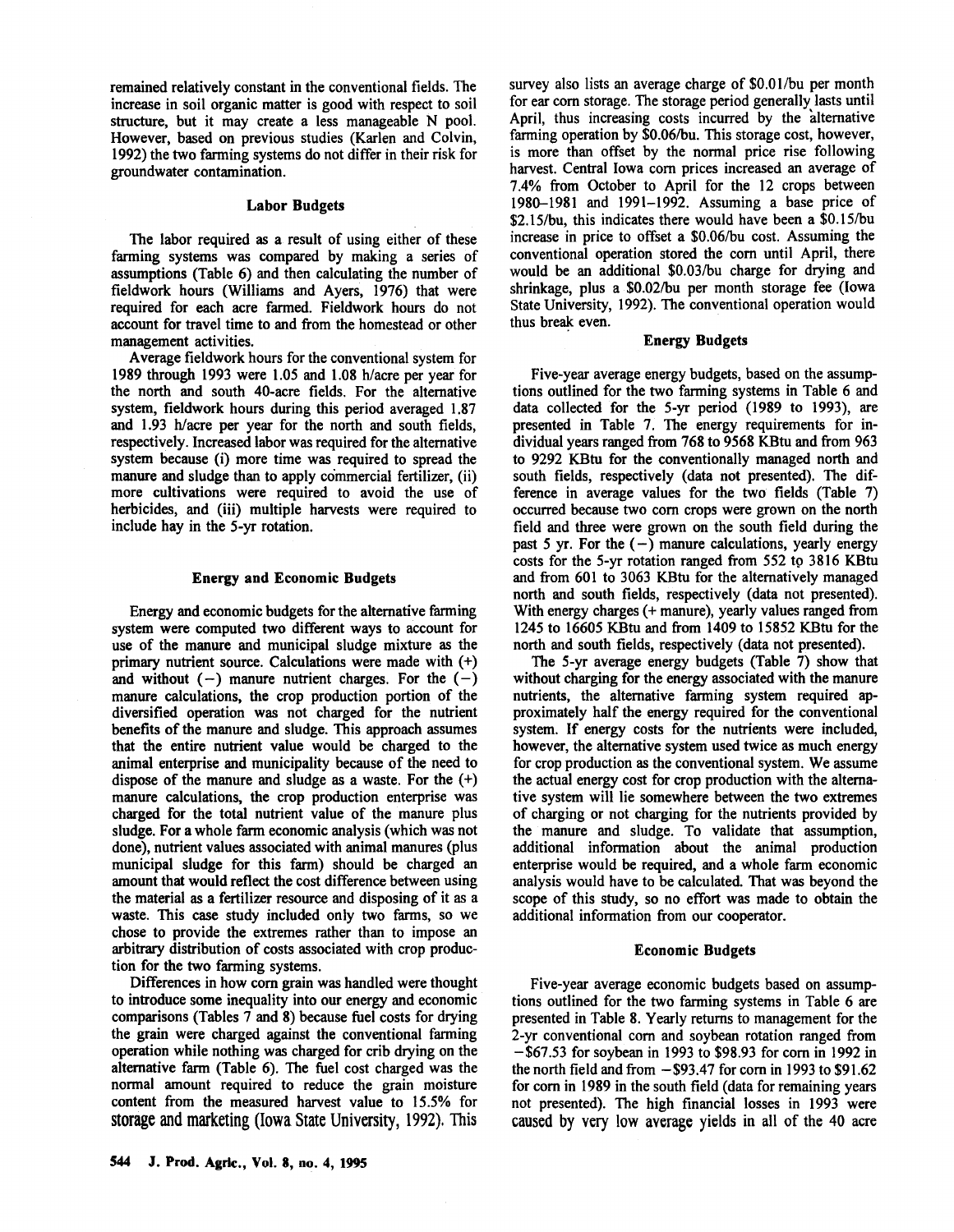fields. The low yields were attributed to major portions of the fields being flooded and either killed or severely stressed by the excessive rainfall that occurred throughout the upper Midwest. The difference in average return to management values for the two fields (Table 8) was primarily caused by the high losses associated with the 1993 com crop, although return to management for the com crop grown in the north field in 1990 was only \$9.70/acre (data not presented).

For the  $(-)$  manure calculations, yearly return to management for the 5-yr rotation ranged from  $-$ \$121.01 for corn in 1993 to \$166.41 for hay in 1990 in the north field and from  $-$ \$5.16 for soybean in 1993 to \$139.31 for corn in 1992 in the north field. In the north field, yearly return to management with charges for nutrients in the manure ranged from  $-$ \$232.10 for corn in 1993 to \$166.41 for hay in 1990. In the south field they ranged from  $-116.36$  for soybean in 1993 to \$134.54 for hay in 1991. These data show that without including deficiency payments for the corn, the hay crop provided the best economic return for the 5-yr rotation. Oats, which had a yield of 136 bu/acre in 1989 and was valued at \$1.50/bu, provided a close second in the north field with a return to management of \$128.91. However, because of much lower yields in 1990 (92.6 bu/acre) and a lower price (\$1.20/bu), oats returned only \$5.47/acre on the south field.

The 5-yr average economic summary (Table 8) shows that return to management averaged \$32.84/acre and \$25.11/acre for the conventionally managed 2-yr corn and soybean rotation in the north and south fields. Without charging for nutrients in the manure, the 5-yr rotation in the north and south alternatively managed fields returned an average of \$46.78 and \$77.62/acre, respectively, for the 1989 through 1993 period. If nutrient costs were included, however, the return to management averaged  $-\$14.84/acre$ and \$10.42/acre for the north and south fields, respectively.

The actual return to management for the 5-yr rotation presumably lies somewhere between the values computed with and without the nutrient charges. Therefore, to compare net return to management for the two farming systems, we chose to average the values for both conventionally managed fields and for the two alternatively managed fields with and without nutrient charges. This procedure showed that the return to management, without government deficiency payments for com, averaged \$28.97 and \$30/acre for the central Iowa conventional and alternative farming systems, respectively.

When most economic comparisons made at less than the whole farm scale, such as when fertilizer rates, varieties, rations, additives, and herbicides, are compared, it is reasonabte to assume that the management and labor requirements across treatments are essentially the same. Scientists therefore present the results by reporting the return to "family labor and management." However, in this study, differences in management and labor may be relatively important issues. The alternative system may have required more management time because more crops were included, manure was used instead of commercial fertilizer and more timely cultivations were used to avoid using herbicides. Management, however, is difficult to quantify. Direct crop labor can be quantified, and the alternative system did require 78% more (1.90 vs. 1.065 h/acre).

The \$28.97/acre and \$30/acre estimates for "return to management" reported in Table 8 for the two farming systems were computed by subtracting estimates of all costs, including an arbitrary labor charge of \$6/h. In this case, "management" would be referred to as the "residual" claimant." By this measure, the difference in average economic return per acre across the two farming systems is small. This could be interpreted as an indication that, if government programs are ignored, the two systems have nearly equivalent income generation potential per unit land area. The family's income, however, will depend upon the number of acres managed.

Labor rather than management could be treated as the residual claimant. For example, rather than placing an arbitrary charge of \$6/h for direct crop labor, the analysis could have been conducted by placing an arbitrary charge of \$1O/acre as a management fee for both farming systems. In that case, the return to direct crop labor would be \$25.37/acre for the conventional system and \$31.40/acre for the alternative system. Dividing by the hours of direct crop labor for each farming system reveals that the return is \$23.82/h for conventional and \$16.53/h for alternative farming practices. By this measure, the return to "direct crop labor" is 44% greater for the conventional farming system.

For simplicity, the same management fee per acre was charged for both systems. This resulted in negligible differences. If the management requirement is greater for the alternative system, the return to direct crop labor would be more than 44% greater for the conventional system.

The assumptions made with regard to computing the economic return for the two systems will undoubtedly reflect personal preferences. Furthermore, although this case study was not replicated, it generally supports the conclusion reached by Chase and Duffy (1991) that any farming system is often only as good as the farmer. Our experience suggests that all cooperators involved in this farmer-researcher partnership are very good stewards of the land, and that differences in their choices of farming practices primarily reflect the differences in their management styles.

### SUMMARY AND CONCLUSIONS

Nutrient, labor, energy, and economic budgets were developed for adjacent farms using alternative and conventional practices in central Iowa. To balance crop N removal with N application over a 10-yr period, our calculations suggest that soybean grown in conventional fields had to obtain 53% of its N from fixation. Nitrogen applied through manure and municipal sewage sludge in excess of that removed by the crops could be accounted for by differences in soil organic matter (total C) or total N content. The2-yr conventional rotation required 1.06 fieldwork hours/acre per year, while the 5-yr alternative rotation required 1.90 fieldwork hours/acre per year. This labor difference may be a factor influencing a farmer's decision on adopting alternative farming practices, especially if the operation involves large amounts of land or if the operator is also dependant on off-farm employment.

Overall, the projected energy and economic budgets for crop production were highly dependent on whether the